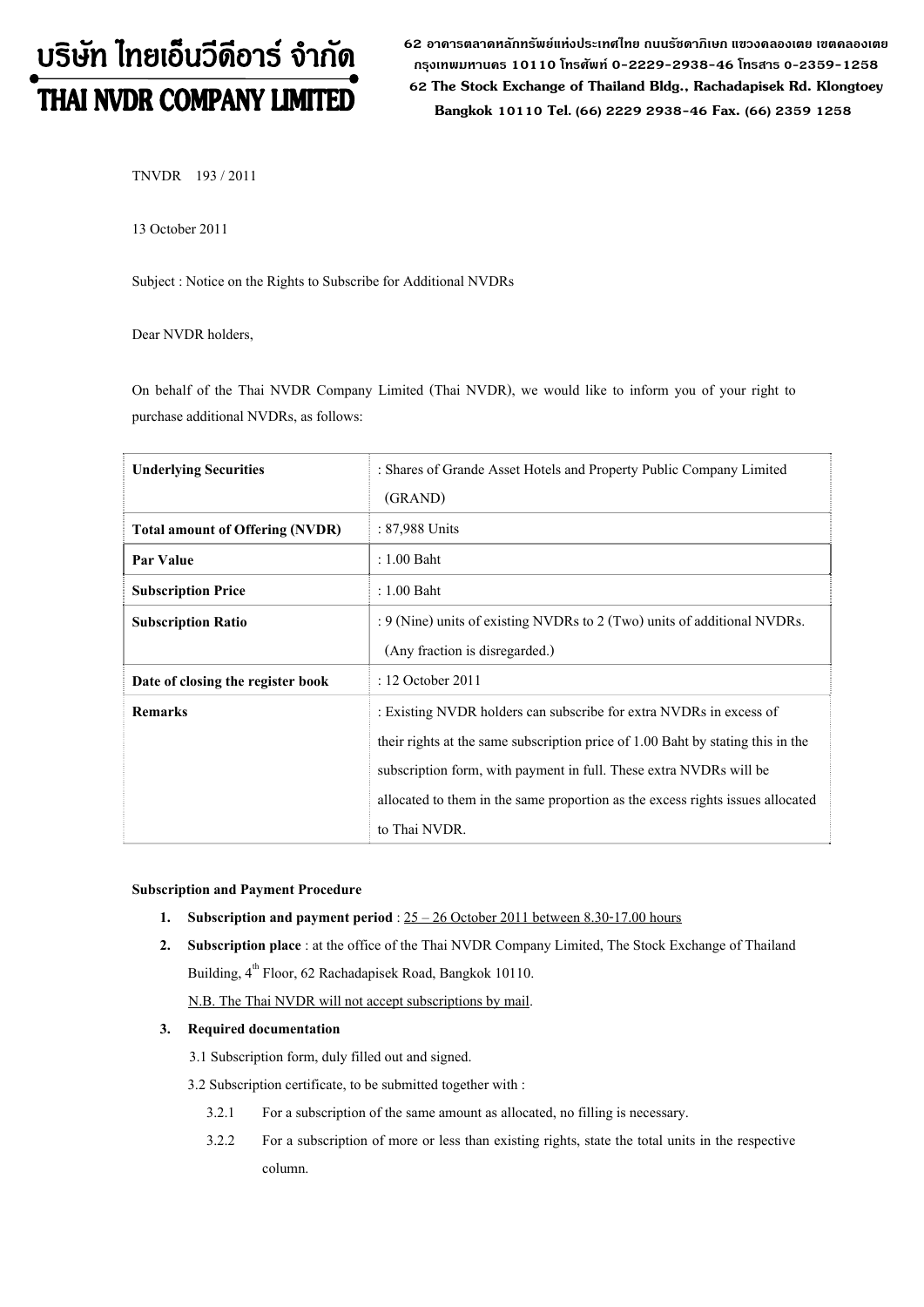**4. Payment** 

**Subscription for full entitlement or less than or excess the entitlement**, please make payment by one check or one cashier check which is collectable through clearing house in Bangkok. The check or cashier check shall be dated from 25 to 26 October 2011. Indicate the subscription date and make it payable to *"Grande Asset Hotels and Property Public Company Limited. Subscription Account".*

- **5.** If NVDR holders fail to exercise their rights or make a payment within the allotted time schedule, or the check or cashier check is not honored, it shall be deemed that such NVDR holders do not wish to exercise their subscription rights. Thai NVDR shall thus regard the subscription as being void.
- **6.** Refund for unallotted NVDRs.

If the excess rights NVDRs were not allotted in full because the number of NVDRs subscribed for were more than the number or remaining units of NVDRs, the Thai NVDR will make a refund (without interest) to the NVDR holders by check for the unallotted NVDRs and send it by registered mail to the address that appears on the Share Register Book on the date of closing the book, within 7 business days after the Thai NVDR has received the refund from the underlying company.

Should you need any further information, please do not hesitate to contact Thai NVDR Company Limited at 02-229-2800 Ext. 2938-46.

Sincerely yours, Thai NVDR Company Limited

Proham Charchauge

(Pichaya Chomchaiya) Head Depository Department The Stock Exchange of Thailand

Enclosure : 1. Subscription Form for NVDR Right Issues 2. Subscription Certificate